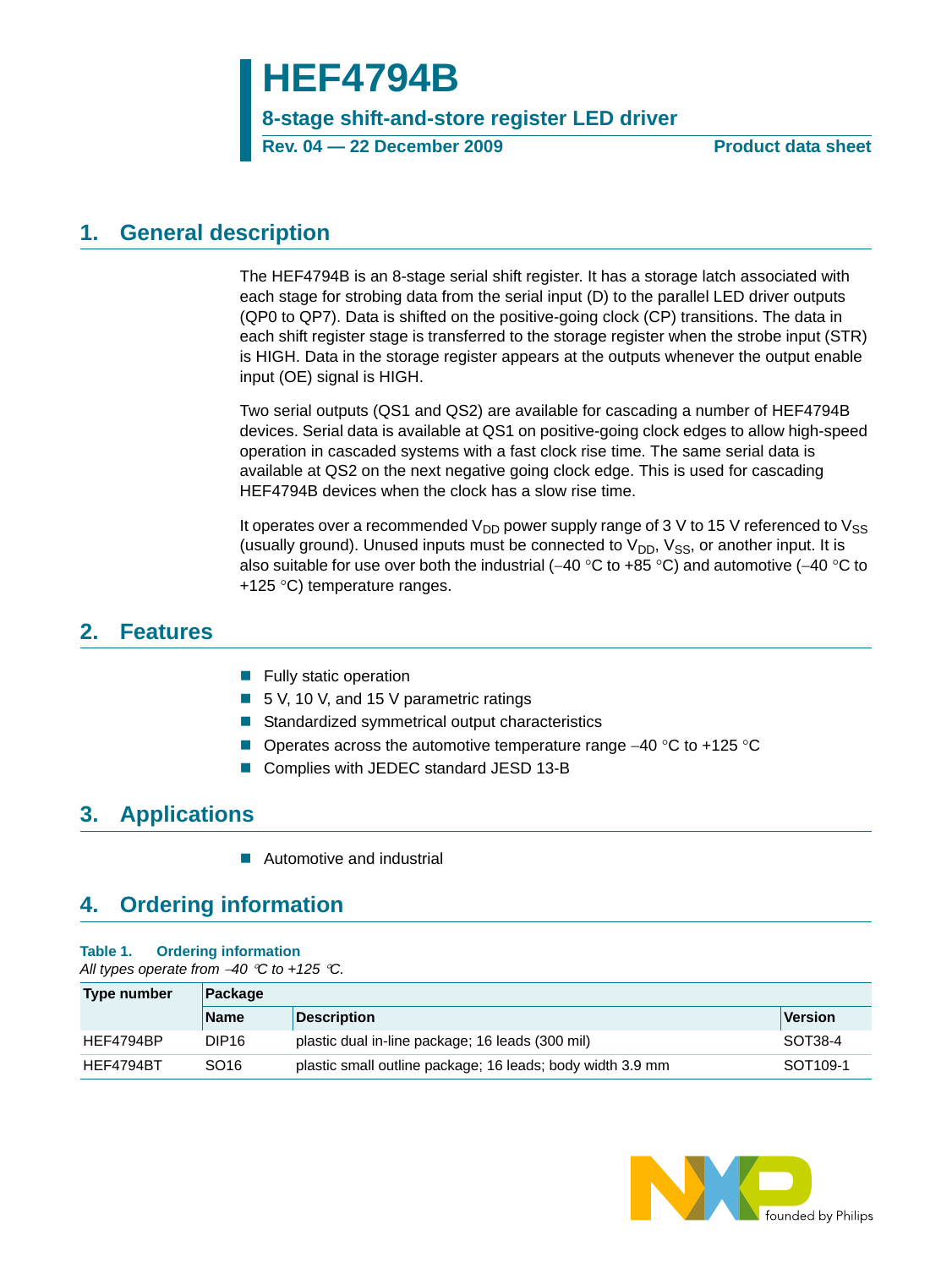# <span id="page-1-0"></span>**5. Functional diagram**



**Fig 3. Logic diagram**

STR

OE

LATCH 0

QP0 QP2

QP1

 $QP4$   $QP5$ 

QP6

QP3

*001aag799*

 $QPT$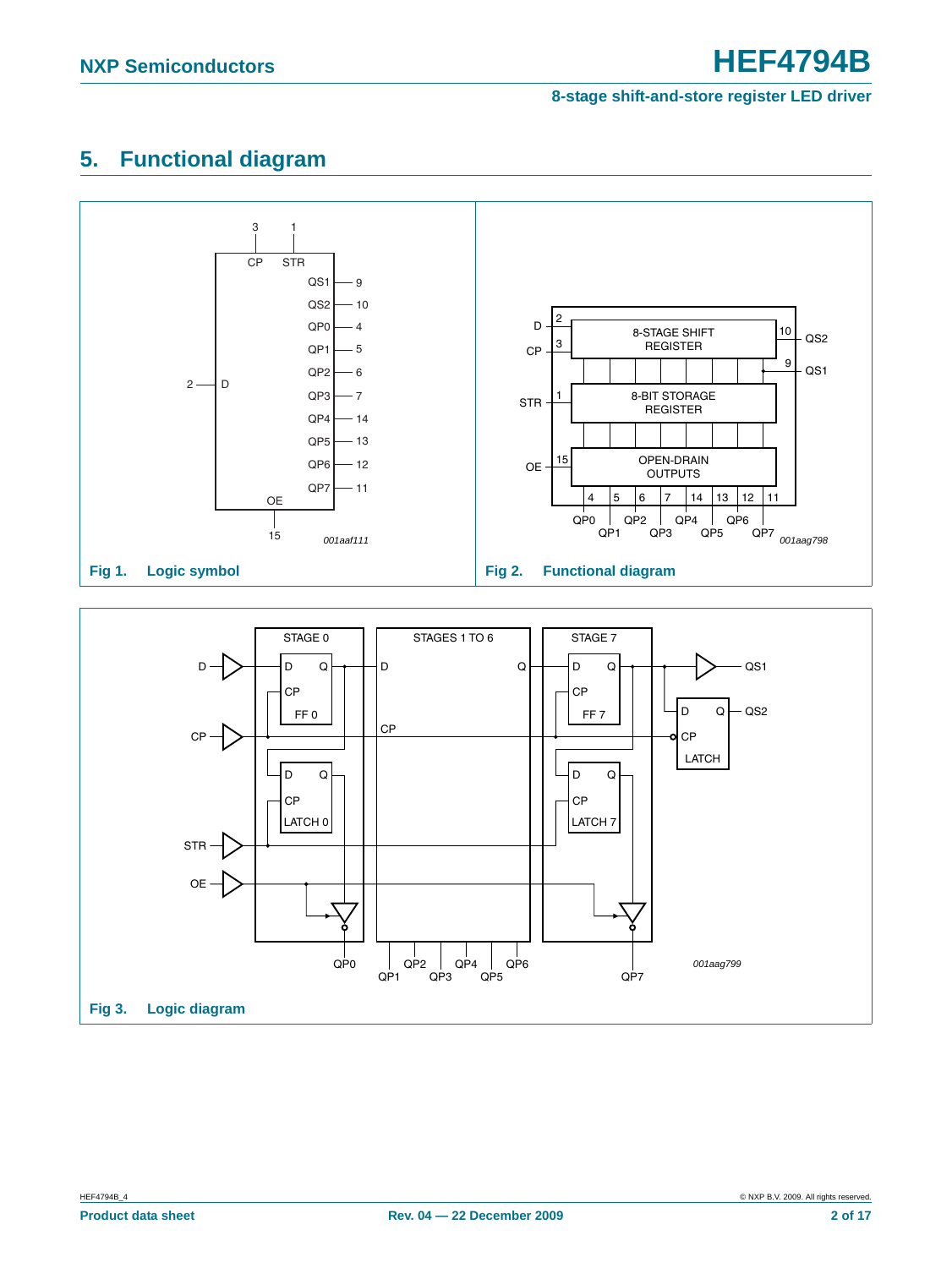# <span id="page-2-0"></span>**6. Pinning information**

### **6.1 Pinning**

<span id="page-2-1"></span>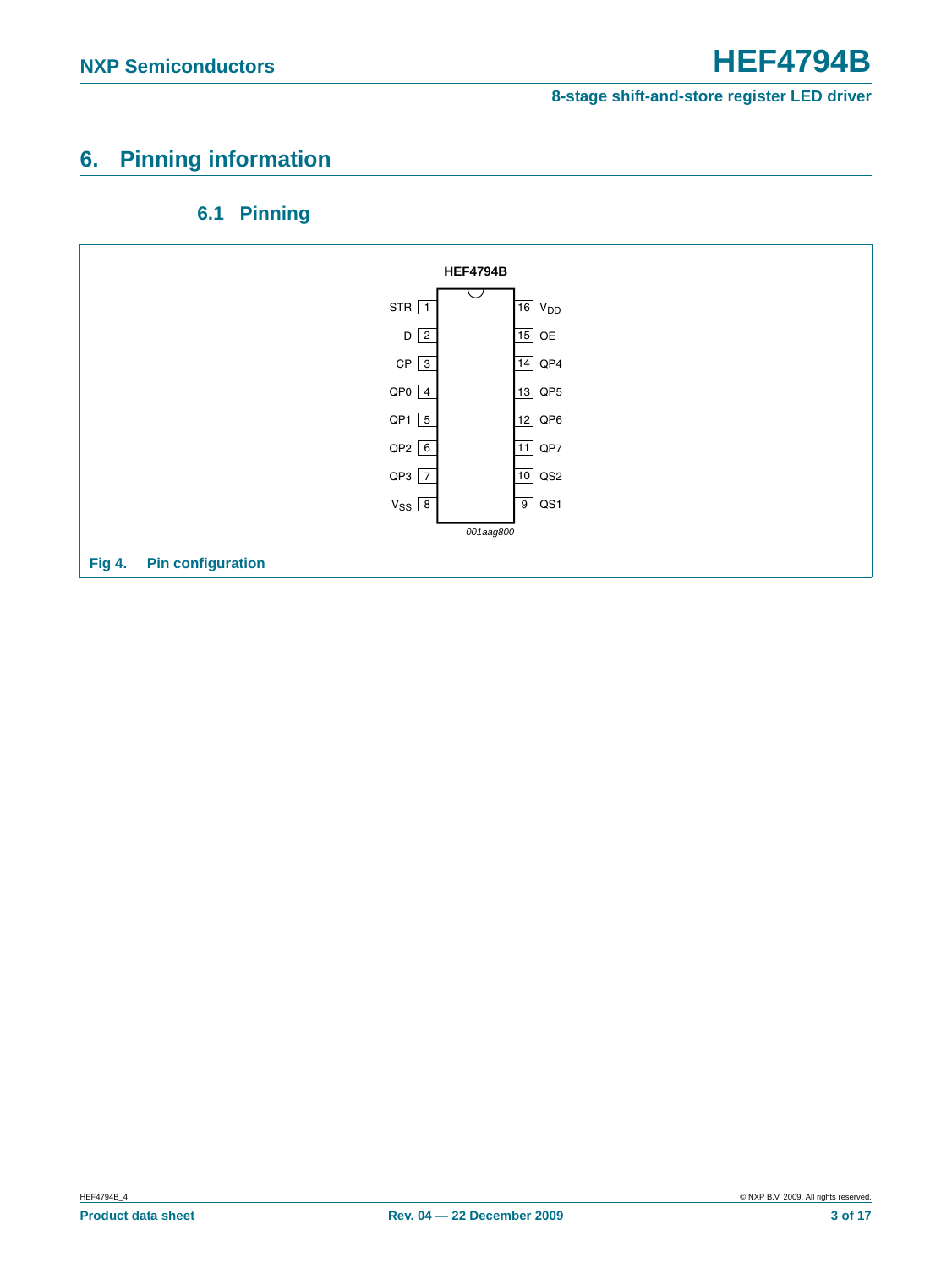#### **6.2 Pin description**

<span id="page-3-3"></span>

| Table 2.<br><b>Pin description</b> |                            |                     |
|------------------------------------|----------------------------|---------------------|
| Symbol                             | <b>Pin</b>                 | <b>Description</b>  |
| D                                  | 2                          | serial input        |
| QP0 to QP7                         | 4, 5, 6, 7, 14, 13, 12, 11 | parallel output     |
| QS1                                | 9                          | serial output       |
| QS <sub>2</sub>                    | 10                         | serial output       |
| <b>CP</b>                          | 3                          | clock input         |
| <b>STR</b>                         |                            | strobe input        |
| <b>OE</b>                          | 15                         | output enable input |
| <b>V<sub>DD</sub></b>              | 16                         | supply voltage      |
| $V_{SS}$                           | 8                          | ground (0 V)        |

# <span id="page-3-4"></span>**7. Functional description**

| Table 3. | <b>Function table<sup>[1]</sup></b> |            |   |                        |            |                      |             |
|----------|-------------------------------------|------------|---|------------------------|------------|----------------------|-------------|
| Input    |                                     |            |   | <b>Parallel output</b> |            | <b>Serial output</b> |             |
| CP       | <b>OE</b>                           | <b>STR</b> | D | QP <sub>0</sub>        | <b>QPn</b> | $QS1$ <sup>[2]</sup> | $QS2^{[3]}$ |
| ↑        |                                     | х          | Χ | Ζ                      | Ζ          | Q6S                  | no change   |
| ↓        |                                     | X          | Χ | Ζ                      | Ζ          | n.c.                 | Q7S         |
| ᠰ        | н                                   |            | Χ | no change              | no change  | Q6S                  | no change   |
| ᠰ        | н                                   | н          |   | Ζ                      | $QPn-1$    | Q6S                  | no change   |
| ᠰ        | н                                   | H          | Н |                        | $QPn-1$    | Q <sub>6</sub> S     | no change   |
| ∿        | н                                   | H          | Н | no change              | no change  | no change            | Q7S         |

<span id="page-3-1"></span>[1] H = HIGH voltage level; L = LOW voltage level; X = don't care; Z = high-impedance OFF-state;  $\uparrow$  = LOW-to-HIGH clock transition;  $\downarrow$  = HIGH-to-LOW clock transition.

<span id="page-3-0"></span>[2] Q6S = the data in register stage 6 before the LOW to HIGH clock transition.

<span id="page-3-2"></span>[3] Q7S = the data in register stage 7 before the HIGH to LOW clock transition.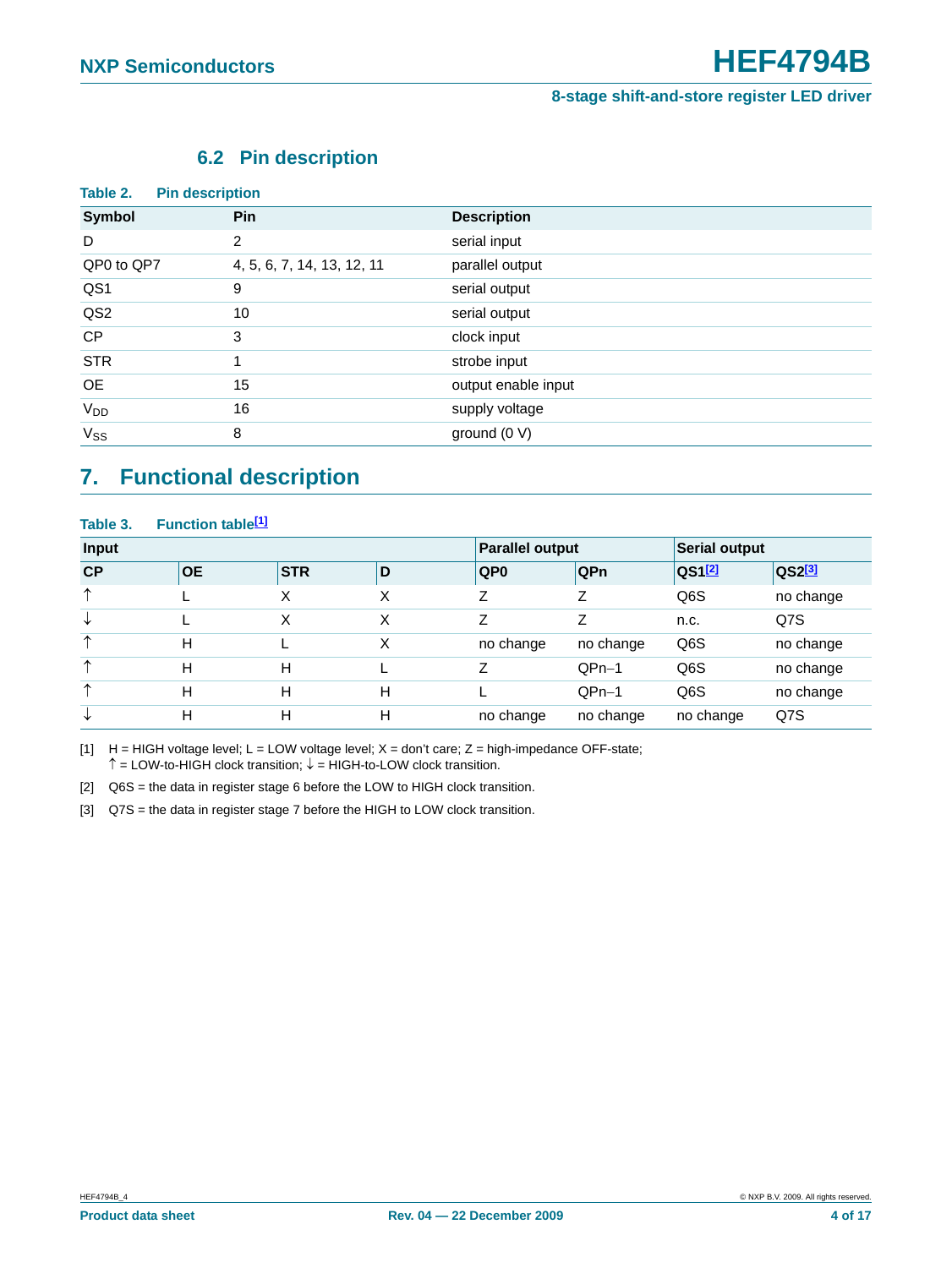

# <span id="page-4-2"></span>**8. Limiting values**

#### **Table 4. Limiting values**

*In accordance with the Absolute Maximum Rating System (IEC 60134).*

| <b>Symbol</b>               | <b>Parameter</b>        | <b>Conditions</b>                                                          | <b>Min</b>              | <b>Max</b>     | Unit        |
|-----------------------------|-------------------------|----------------------------------------------------------------------------|-------------------------|----------------|-------------|
| <b>V<sub>DD</sub></b>       | supply voltage          |                                                                            | $-0.5$                  | $+18$          | $\vee$      |
| lικ                         | input clamping current  | $V_1 < -0.5$ V or $V_1 > V_{DD} + 0.5$ V                                   |                         | ±10            | mA          |
| $V_{I}$                     | input voltage           |                                                                            | $-0.5$                  | $V_{DD}$ + 0.5 | $\vee$      |
| $I_{OK}$                    | output clamping current | QSn outputs;<br>$V_{\rm O}$ < -0.5 V or $V_{\rm O}$ > $V_{\rm DD}$ + 0.5 V |                         | ±10            | mA          |
|                             |                         | QPn outputs; $V_O < -0.5$ V                                                |                         | 40             | mA          |
| ı,                          | input current           |                                                                            | ۰                       | ±10            | mA          |
| $I_{\rm O}$                 | output current          | QSn outputs                                                                |                         | ±10            | mA          |
|                             |                         | QPn outputs                                                                |                         | 40             | mA          |
| $T_{\text{stg}}$            | storage temperature     |                                                                            | $-65$                   | $+150$         | $^{\circ}C$ |
| $\mathsf{T}_{\mathsf{amb}}$ | ambient temperature     |                                                                            | $-40$                   | $+125$         | $^{\circ}C$ |
| $P_{\text{tot}}$            | total power dissipation | $T_{amb} = -40$ °C to +125 °C                                              |                         |                |             |
|                             |                         | DIP16 package                                                              | $\boxed{1}$ $\boxed{1}$ | 750            | mW          |
|                             |                         | SO <sub>16</sub> package                                                   | $\boxed{2}$ .           | 500            | mW          |
| P                           | power dissipation       |                                                                            |                         | 100            | mW          |

<span id="page-4-0"></span>[1] For DIP16 package:  $P_{tot}$  derates linearly with 12 mW/K above 70 °C.

<span id="page-4-1"></span>[2] For SO16 package:  $P_{tot}$  derates linearly with 8 mW/K above 70 °C.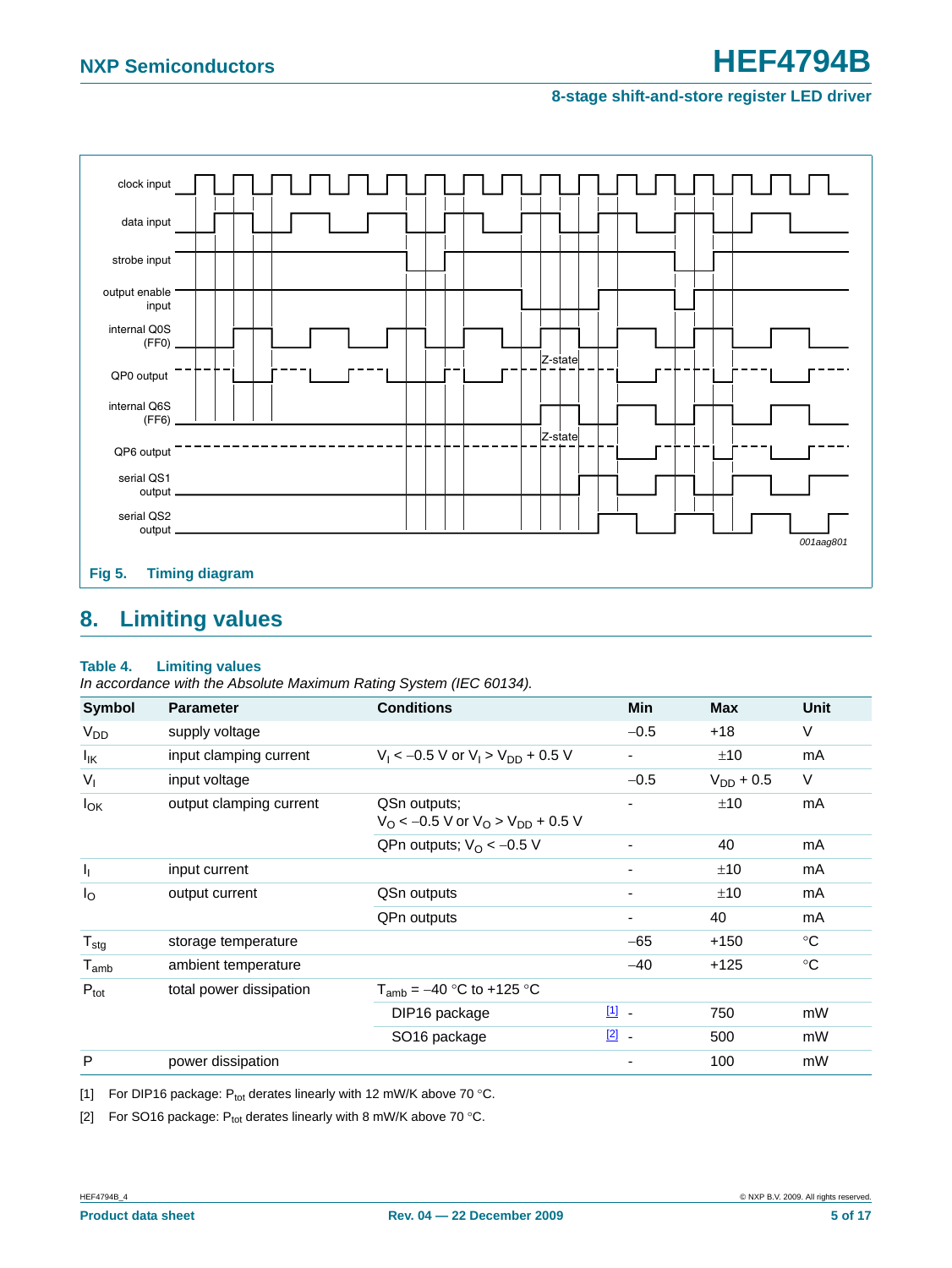# <span id="page-5-0"></span>**9. Recommended operating conditions**

| Table 5.              | <b>Recommended operating conditions</b> |                   |            |                 |           |
|-----------------------|-----------------------------------------|-------------------|------------|-----------------|-----------|
| <b>Symbol</b>         | <b>Parameter</b>                        | <b>Conditions</b> | <b>Min</b> | <b>Max</b>      | Unit      |
| <b>V<sub>DD</sub></b> | supply voltage                          |                   | 3          | 15              | ٧         |
| $V_{I}$               | input voltage                           |                   | 0          | V <sub>DD</sub> | V         |
| $T_{amb}$             | ambient temperature                     | in free air       | $-40$      | $+125$          | °C        |
| $\Delta t/\Delta V$   | input transition rise and fall rate     | $V_{DD} = 5 V$    | $\sim$     | 3.75            | $\mu$ s/V |
|                       |                                         | $V_{DD}$ = 10 V   | ۰          | 0.5             | $\mu$ s/V |
|                       |                                         | $V_{DD} = 15 V$   | $\sim$     | 0.08            | $\mu$ s/V |

# <span id="page-5-1"></span>**10. Static characteristics**

#### **Table 6. Static characteristics**

 $V_{SS} = 0$  V;  $V_I = V_{SS}$  or  $V_{DD}$ ; unless otherwise specified.

| <b>Symbol</b>           | Parameter                | <b>Conditions</b>                       | <b>V<sub>DD</sub></b> | $T_{amb} = -40 °C$           |                          | $T_{amb} = 25 °C$            |                              | $T_{amb} = 85 °C$        |                          | $T_{amb}$ = 125 °C Unit      |                          |             |
|-------------------------|--------------------------|-----------------------------------------|-----------------------|------------------------------|--------------------------|------------------------------|------------------------------|--------------------------|--------------------------|------------------------------|--------------------------|-------------|
|                         |                          |                                         |                       | Min                          | <b>Max</b>               | Min                          | Max                          | Min                      | Max                      | Min                          | <b>Max</b>               |             |
| V <sub>IH</sub>         | <b>HIGH-level</b>        | $ I_{\Omega}  < 1 \mu A$                | 5 V                   | 3.5                          | $\overline{\phantom{a}}$ | 3.5                          | $\qquad \qquad \blacksquare$ | 3.5                      | ÷,                       | 3.5                          | $\overline{\phantom{0}}$ | $\sf V$     |
|                         | input voltage            |                                         | 10 V                  | 7.0                          | $\overline{\phantom{a}}$ | 7.0                          | $\blacksquare$               | 7.0                      | $\overline{\phantom{a}}$ | 7.0                          | $\frac{1}{2}$            | V           |
|                         |                          |                                         | 15 V                  | 11.0                         | $\blacksquare$           | 11.0                         | ÷,                           | 11.0                     | $\blacksquare$           | 11.0                         | $\overline{\phantom{a}}$ | $\mathsf V$ |
| $V_{IL}$                | LOW-level                | $ I_{\text{O}} $ < 1 µA                 | 5 V                   | $\blacksquare$               | 1.5                      | $\blacksquare$               | 1.5                          | ٠                        | 1.5                      | $\blacksquare$               | 1.5                      | $\sf V$     |
|                         | input voltage            |                                         | 10 V                  | $\blacksquare$               | 3.0                      | $\overline{\phantom{a}}$     | 3.0                          | $\overline{\phantom{0}}$ | 3.0                      | $\qquad \qquad \blacksquare$ | 3.0                      | $\mathsf V$ |
|                         |                          |                                         | 15 V                  | $\overline{\phantom{a}}$     | 4.0                      | $\overline{\phantom{a}}$     | 4.0                          | ÷,                       | 4.0                      | ÷,                           | 4.0                      | $\mathsf V$ |
| $\rm V_{OH}$            | <b>HIGH-level</b>        | QSn outputs;                            | 5 V                   | 4.95                         | $\blacksquare$           | 4.95                         | ÷,                           | 4.95                     | ÷.                       | 4.95                         | ÷.                       | V           |
|                         | output voltage           | $ I_O  < 1 \mu A$                       | 10 V                  | 9.95                         | $\blacksquare$           | 9.95                         | $\blacksquare$               | 9.95                     | $\blacksquare$           | 9.95                         | $\blacksquare$           | V           |
|                         |                          |                                         | 15 V                  | 14.95                        | $\overline{\phantom{a}}$ | 14.95                        | ÷,                           | 14.95                    | ÷,                       | 14.95                        | $\blacksquare$           | V           |
| $V_{OL}$                | LOW-level                | QSn outputs;                            | 5 V                   | $\blacksquare$               | 0.05                     | $\overline{\phantom{a}}$     | 0.05                         | $\overline{\phantom{a}}$ | 0.05                     | $\overline{\phantom{0}}$     | 0.05                     | $\vee$      |
|                         | output voltage           | $ I_O  < 1 \mu A$                       | 10 V                  | $\qquad \qquad \blacksquare$ | 0.05                     | $\blacksquare$               | 0.05                         | ٠                        | 0.05                     | $\frac{1}{2}$                | 0.05                     | $\vee$      |
|                         |                          |                                         | 15 V                  | $\overline{\phantom{a}}$     | 0.05                     | $\qquad \qquad \blacksquare$ | 0.05                         | $\blacksquare$           | 0.05                     | $\overline{\phantom{0}}$     | 0.05                     | $\sf V$     |
|                         |                          | QP outputs;<br>$ I_{\text{O}} $ < 20 mA | 5 V                   | $\overline{\phantom{0}}$     | 0.75                     | $\overline{\phantom{a}}$     | 0.75                         | $\overline{\phantom{a}}$ | 1.5                      | -                            | 1.5                      | $\mathsf V$ |
|                         |                          |                                         | 10 V                  | ÷                            | 0.75                     | $\blacksquare$               | 0.75                         | $\blacksquare$           | 1.5                      | ÷,                           | 1.5                      | $\mathsf V$ |
|                         |                          |                                         | 15 V                  | $\overline{\phantom{a}}$     | 0.75                     | $\blacksquare$               | 0.75                         | $\overline{\phantom{a}}$ | 1.5                      | $\blacksquare$               | 1.5                      | V           |
| $I_{OH}$                | <b>HIGH-level</b>        | QSn outputs                             |                       |                              |                          |                              |                              |                          |                          |                              |                          |             |
|                         | output current           | $V_{\Omega} = 2.5 V$                    | 5 V                   | $-1.7$                       | $\overline{\phantom{a}}$ | $-1.4$                       | $\blacksquare$               | $-1.1$                   | $\overline{\phantom{a}}$ | $-1.1$                       | $\overline{\phantom{a}}$ | mA          |
|                         |                          | $V_{\Omega} = 4.6 V$                    | 5 V                   | $-0.64$                      | $\blacksquare$           | $-0.5$                       | $\blacksquare$               | $-0.36$                  | $\blacksquare$           | $-0.36$                      | $\blacksquare$           | mA          |
|                         |                          | $V_0 = 9.5 V$                           | 10 V                  | $-1.6$                       | $\overline{\phantom{a}}$ | $-1.3$                       | $\blacksquare$               | $-0.9$                   | $\blacksquare$           | $-0.9$                       | $\blacksquare$           | mA          |
|                         |                          | $V_{O}$ = 13.5 V                        | 15 V                  | $-4.2$                       | $\overline{\phantom{a}}$ | $-3.4$                       | ä,                           | $-2.4$                   | $\blacksquare$           | $-2.4$                       | $\blacksquare$           | mA          |
| $I_{OL}$                | LOW-level                | QSn outputs                             |                       |                              |                          |                              |                              |                          |                          |                              |                          |             |
|                         | output current           | $V_O = 0.4 V$                           | 5 V                   | 0.64                         | $\overline{\phantom{a}}$ | 0.5                          | $\blacksquare$               | 0.36                     | $\blacksquare$           | 0.36                         | $\blacksquare$           | mA          |
|                         |                          | $V_{\Omega} = 0.5 V$                    | 10 V                  | 1.6                          | $\blacksquare$           | 1.3                          | $\blacksquare$               | 0.9                      | $\overline{\phantom{a}}$ | 0.9                          | $\blacksquare$           | mA          |
|                         |                          | $V_O = 1.5 V$                           | 15 V                  | 4.2                          |                          | 3.4                          | ÷,                           | 2.4                      | $\overline{\phantom{a}}$ | 2.4                          | ÷,                       | mA          |
| $\mathsf{I}_\mathrm{I}$ | input leakage<br>current |                                         | 15 V                  | ÷                            | ±0.1                     | ÷                            | ±0.1                         | $\blacksquare$           | $\pm 1.0$                | $\frac{1}{2}$                | $\pm 1.0$                | μA          |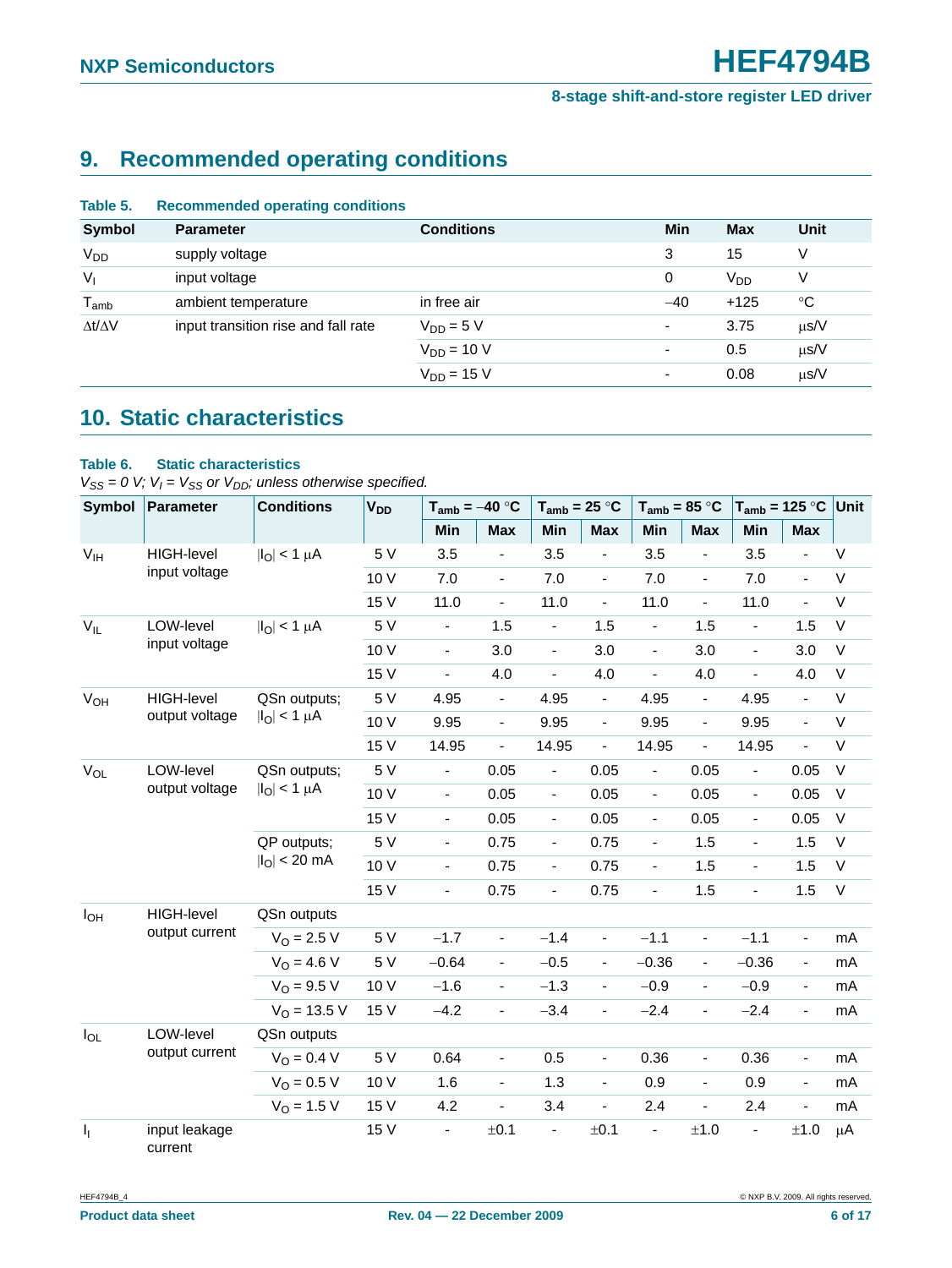#### **Table 6. Static characteristics** *…continued*

 $V_{SS} = 0$  V;  $V_I = V_{SS}$  or  $V_{DD}$ ; unless otherwise specified.

|                        | Symbol Parameter                | <b>Conditions</b>  | <b>V<sub>DD</sub></b>    | $T_{amb} = -40$ °C       |                | $T_{amb}$ = 25 °C        |            | $T_{amb}$ = 85 °C        |                          | $T_{amb}$ = 125 °C Unit  |            |    |
|------------------------|---------------------------------|--------------------|--------------------------|--------------------------|----------------|--------------------------|------------|--------------------------|--------------------------|--------------------------|------------|----|
|                        |                                 |                    |                          | Min                      | <b>Max</b>     | <b>Min</b>               | <b>Max</b> | Min                      | <b>Max</b>               | <b>Min</b>               | <b>Max</b> |    |
| $I_{OZ}$               | OFF-state                       | QPn output         | 5V                       | $\overline{\phantom{a}}$ | 2              | $\overline{\phantom{a}}$ | 2          | $\overline{\phantom{a}}$ | 15                       | $\overline{\phantom{a}}$ | 15         | μA |
| output current         | is HIGH;<br>$V_{\Omega} = 15 V$ | 10V                | $\overline{\phantom{a}}$ | 2                        | ۰              | 2                        | ۰          | 15                       | ۰                        | 15                       | μA         |    |
|                        |                                 |                    | 15 V                     | $\overline{\phantom{a}}$ | $\overline{2}$ | ٠                        | 2          |                          | 15                       | ۰                        | 15         | μA |
| <b>I</b> <sub>DD</sub> | supply current                  | $I_{\Omega} = 0$ A | 5 V                      | $\overline{\phantom{a}}$ | 5              | ٠                        | 5          | ۰                        | 150                      | ۰.                       | 150        | μA |
|                        |                                 |                    | 10V                      | $\overline{\phantom{a}}$ | 10             | ۰.                       | 10         | ۰                        | 300                      | ۰                        | 300        | μA |
|                        |                                 |                    | 15 V                     | $\overline{\phantom{a}}$ | 20             | ٠                        | 20         | ۰.                       | 600                      | ۰                        | 600        | μA |
| $C_1$                  | input<br>capacitance            |                    | $\overline{\phantom{0}}$ | $\overline{\phantom{0}}$ |                | ٠                        | ۰          | 7.5                      | $\overline{\phantom{0}}$ |                          |            |    |

# <span id="page-6-0"></span>**11. Dynamic characteristics**

#### **Table 7. Dynamic characteristics**

*V<sub>SS</sub>* = 0 *V;*  $T_{amb}$  = 25 °C unless otherwise specified. For test circuit, see *Figure 10*.

| <b>Symbol</b>    | <b>Parameter</b>   | <b>Conditions</b> | <b>V<sub>DD</sub></b> | <b>Extrapolation formula</b>                       | Min                          | <b>Typ</b> | <b>Max</b> | Unit |
|------------------|--------------------|-------------------|-----------------------|----------------------------------------------------|------------------------------|------------|------------|------|
| t <sub>PHL</sub> | <b>HIGH to LOW</b> | CP to QS1;        | 5 V                   | $\frac{11}{2}$ 132 ns + (0.55 ns/pF)C <sub>1</sub> | $\qquad \qquad \blacksquare$ | 160        | 320        | ns   |
|                  | propagation delay  | see Figure 6      | 10 V                  | 53 ns + $(0.23 \text{ ns/pF})C_L$                  | $\blacksquare$               | 65         | 130        | ns   |
|                  |                    |                   | 15 V                  | 37 ns + $(0.16 \text{ ns/pF})C_1$                  | $\overline{\phantom{a}}$     | 45         | 90         | ns   |
|                  |                    | CP to QS2;        | 5 V                   | 92 ns + $(0.55 \text{ ns/pF})C_1$                  | $\overline{\phantom{a}}$     | 120        | 240        | ns   |
|                  |                    | see Figure 6      | 10 V                  | 39 ns + $(0.23 \text{ ns/pF})C_1$                  | $\blacksquare$               | 50         | 100        | ns   |
|                  |                    |                   | 15 V                  | 32 ns + $(0.16 \text{ ns/pF})C_1$                  | $\overline{\phantom{a}}$     | 40         | 80         | ns   |
| t <sub>PLH</sub> | LOW to HIGH        | CP to QS1;        | 5 V                   | $\frac{11}{2}$ 102 ns + (0.55 ns/pF)C <sub>1</sub> | $\overline{\phantom{a}}$     | 130        | 260        | ns   |
|                  | propagation delay  | see Figure 6      | 10 V                  | 44 ns + $(0.23 \text{ ns/pF})C_1$                  | $\overline{\phantom{a}}$     | 55         | 110        | ns   |
|                  |                    |                   | 15 V                  | 32 ns + $(0.16 \text{ ns/pF})C_1$                  | $\qquad \qquad \blacksquare$ | 40         | 80         | ns   |
|                  |                    | CP to QS2;        | 5 V                   | 102 ns + $(0.55 \text{ ns/pF})C_1$                 | $\overline{\phantom{0}}$     | 130        | 260        | ns   |
|                  |                    | see Figure 6      | 10 V                  | 49 ns + $(0.23 \text{ ns/pF})C_1$                  | $\qquad \qquad \blacksquare$ | 60         | 120        | ns   |
|                  |                    |                   | 15 V                  | 37 ns + $(0.16 \text{ ns/pF})C_1$                  | ÷                            | 45         | 90         | ns   |
| t <sub>PZL</sub> | OFF-state to LOW   | CP to QPn;        | 5 V                   |                                                    | $\blacksquare$               | 240        | 480        | ns   |
|                  | propagation delay  | see Figure 6      | 10 V                  |                                                    | ä,                           | 80         | 160        | ns   |
|                  |                    |                   | 15 V                  |                                                    | $\overline{\phantom{a}}$     | 55         | 110        | ns   |
|                  |                    | STR to QPn:       | 5 V                   |                                                    | $\blacksquare$               | 140        | 280        | ns   |
|                  |                    | see Figure 7      | 10 V                  |                                                    | $\blacksquare$               | 70         | 140        | ns   |
|                  |                    |                   | 15 V                  |                                                    | ÷,                           | 55         | 110        | ns   |
| t <sub>PLZ</sub> | LOW to OFF-state   | CP to QPn;        | 5 V                   |                                                    | $\blacksquare$               | 170        | 340        | ns   |
|                  | propagation delay  | see Figure 6      | 10 V                  |                                                    | $\blacksquare$               | 75         | 150        | ns   |
|                  |                    |                   | 15 V                  |                                                    | $\overline{\phantom{a}}$     | 60         | 120        | ns   |
|                  |                    | STR to QPn;       | 5 V                   |                                                    | $\blacksquare$               | 100        | 200        | ns   |
|                  |                    | see Figure 7      | 10 V                  |                                                    | $\blacksquare$               | 40         | 100        | ns   |
|                  |                    |                   | 15 V                  |                                                    |                              | 35         | 70         | ns   |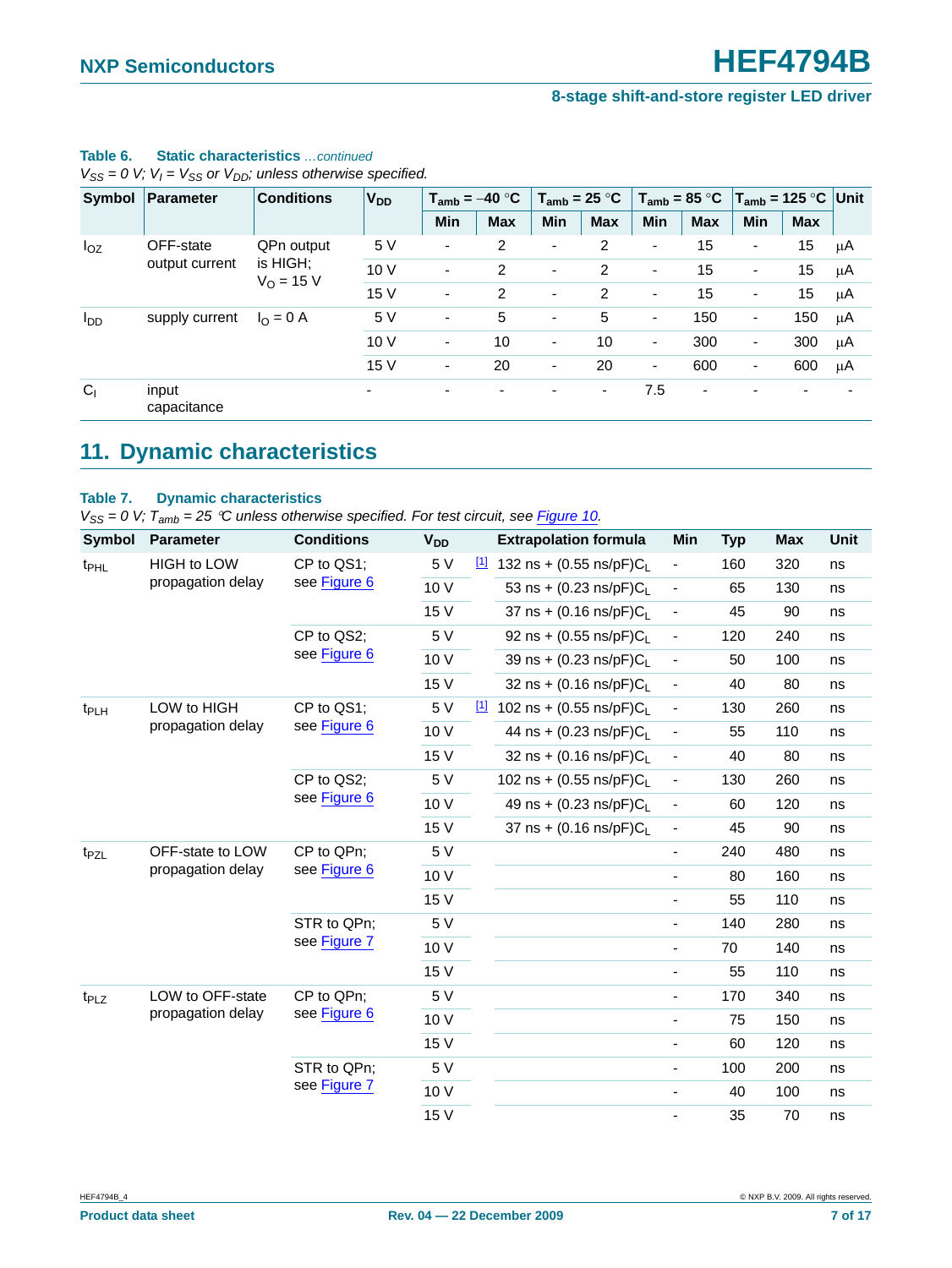#### **Table 7. Dynamic characteristics** *…continued*

*VSS = 0 V; Tamb = 25* °*C unless otherwise specified. For test circuit, see Figure 10.*

| Symbol                       | <b>Parameter</b> | <b>Conditions</b>          | <b>V<sub>DD</sub></b> |       | <b>Extrapolation formula</b>                      | Min                          | <b>Typ</b>  | <b>Max</b>                   | <b>Unit</b> |
|------------------------------|------------------|----------------------------|-----------------------|-------|---------------------------------------------------|------------------------------|-------------|------------------------------|-------------|
| $t_{en}$                     | enable time      | OE to QPn;                 | 5 V                   | $[2]$ |                                                   | $\overline{\phantom{0}}$     | 100         | 200                          | ns          |
|                              |                  | see Figure 8               | 10 V                  |       |                                                   | $\overline{\phantom{a}}$     | 55          | 110                          | ns          |
|                              |                  |                            | 15 V                  |       |                                                   | $\qquad \qquad \blacksquare$ | 50          | 100                          | ns          |
| $t_{dis}$                    | disable time     | OE to QPn;                 | 5 V                   | $[2]$ |                                                   | $\blacksquare$               | 80          | 160                          | ns          |
|                              |                  | see Figure 8               | 10 V                  |       |                                                   | $\overline{\phantom{a}}$     | 40          | 80                           | ns          |
|                              |                  |                            | 15 V                  |       |                                                   | $\overline{\phantom{a}}$     | 30          | 60                           | ns          |
| $t_t$                        | transition time  | QS1, QS2;                  | 5 V                   |       | $\frac{11}{2}$ 35 ns + (1.00 ns/pF)C <sub>L</sub> | $\overline{\phantom{0}}$     | 85          | 170                          | ns          |
|                              |                  | see Figure 6               | 10 V                  | $[3]$ | 19 ns + $(0.42 \text{ ns/pF})C_{L}$               | $\overline{\phantom{a}}$     | 40          | 80                           | ns          |
|                              |                  |                            | 15 V                  |       | 16 ns + $(0.28 \text{ ns/pF})C_L$                 | $\overline{\phantom{a}}$     | 30          | 60                           | ns          |
| $t_{\rm W}$                  | pulse width      | CP; LOW and<br>HIGH;       | 5 V                   |       |                                                   | 60                           | 30          | -                            | ns          |
|                              |                  |                            | 10 V                  |       |                                                   | 30                           | 15          | $\overline{\phantom{0}}$     | ns          |
|                              |                  | see Figure 6               | 15 V                  |       |                                                   | 24                           | 12          | $\qquad \qquad \blacksquare$ | ns          |
|                              |                  | STR; HIGH;<br>see Figure 7 | 5 V                   |       |                                                   | 80                           | 40          | $\overline{\phantom{0}}$     | ns          |
|                              |                  |                            | 10 V                  |       |                                                   | 60                           | 30          | $\frac{1}{2}$                | ns          |
|                              |                  |                            | 15 V                  |       |                                                   | 24                           | 12          | ٠                            | ns          |
| $t_{\rm su}$                 | set-up time      | D to CP;                   | 5 V                   |       |                                                   | 60                           | 30          | $\frac{1}{2}$                | ns          |
|                              |                  | see Figure 9               | 10 V                  |       |                                                   | 20                           | 10          | $\overline{\phantom{0}}$     | ns          |
|                              |                  |                            | 15 V                  |       |                                                   | 15                           | 5           | $\frac{1}{2}$                | ns          |
| t <sub>h</sub>               | hold time        | D to CP;                   | 5 V                   |       |                                                   | $+5$                         | $-15$       | $\overline{\phantom{a}}$     | ns          |
|                              |                  | see Figure 9               | 10 V                  |       |                                                   | 20                           | $\mathbf 5$ | -                            | ns          |
|                              |                  |                            | 15 V                  |       |                                                   | 20                           | $\sqrt{5}$  | $\overline{\phantom{a}}$     | ns          |
| $f_{\text{clk}(\text{max})}$ | maximum clock    | CP; see Figure 6           | 5 V                   |       |                                                   | 5                            | 10          | -                            | <b>MHz</b>  |
|                              | frequency        |                            | 10 V                  |       |                                                   | 11                           | 22          | -                            | <b>MHz</b>  |
|                              |                  |                            | 15 V                  |       |                                                   | 14                           | 28          | -                            | <b>MHz</b>  |

<span id="page-7-0"></span>[1] The typical values of the propagation delay and transition times are calculated from the extrapolation formulas shown ( $C_L$  in pF).

<span id="page-7-2"></span>[2]  $t_{en}$  is the same as  $t_{PZL}$  and  $t_{dis}$  is the same as  $t_{PLZ}$ 

<span id="page-7-1"></span>[3]  $t_t$  is the same as  $t_{\text{TLH}}$  and  $t_{\text{THL}}$ 

#### **Table 8. Dynamic power dissipation**

*P<sub>D</sub>* can be calculated from the formulas shown.  $V_{SS} = 0$  V;  $t_r = t_f \le 20$  ns;  $T_{amb} = 25$  °C.

| Symbol Parameter | V <sub>DD</sub> | <b>Typical formula</b>         | Where                                                                                                                                                                                                                        |
|------------------|-----------------|--------------------------------|------------------------------------------------------------------------------------------------------------------------------------------------------------------------------------------------------------------------------|
|                  |                 |                                | $f_i$ = input frequency in MHz;                                                                                                                                                                                              |
|                  | 10 V            |                                | $f_0$ = output frequency in MHz;                                                                                                                                                                                             |
|                  | 15 V            |                                | $C_{L}$ = output load capacitance in pF;                                                                                                                                                                                     |
|                  |                 |                                | $\Sigma(f_0 \times C_L)$ = sum of the outputs;                                                                                                                                                                               |
|                  |                 |                                | $V_{DD}$ = supply voltage in V.                                                                                                                                                                                              |
|                  |                 | dynamic power dissipation $5V$ | $P_D = 1200 \times f_i + \Sigma(f_0 \times C_1) \times V_{DD}^2 \mu W$<br>$P_D = 5550 \times f_i + \Sigma (f_0 \times C_L) \times V_{DD}^2 \mu W$<br>$P_D = 15000 \times f_i + \Sigma(f_0 \times C_L) \times V_{DD}^2 \mu W$ |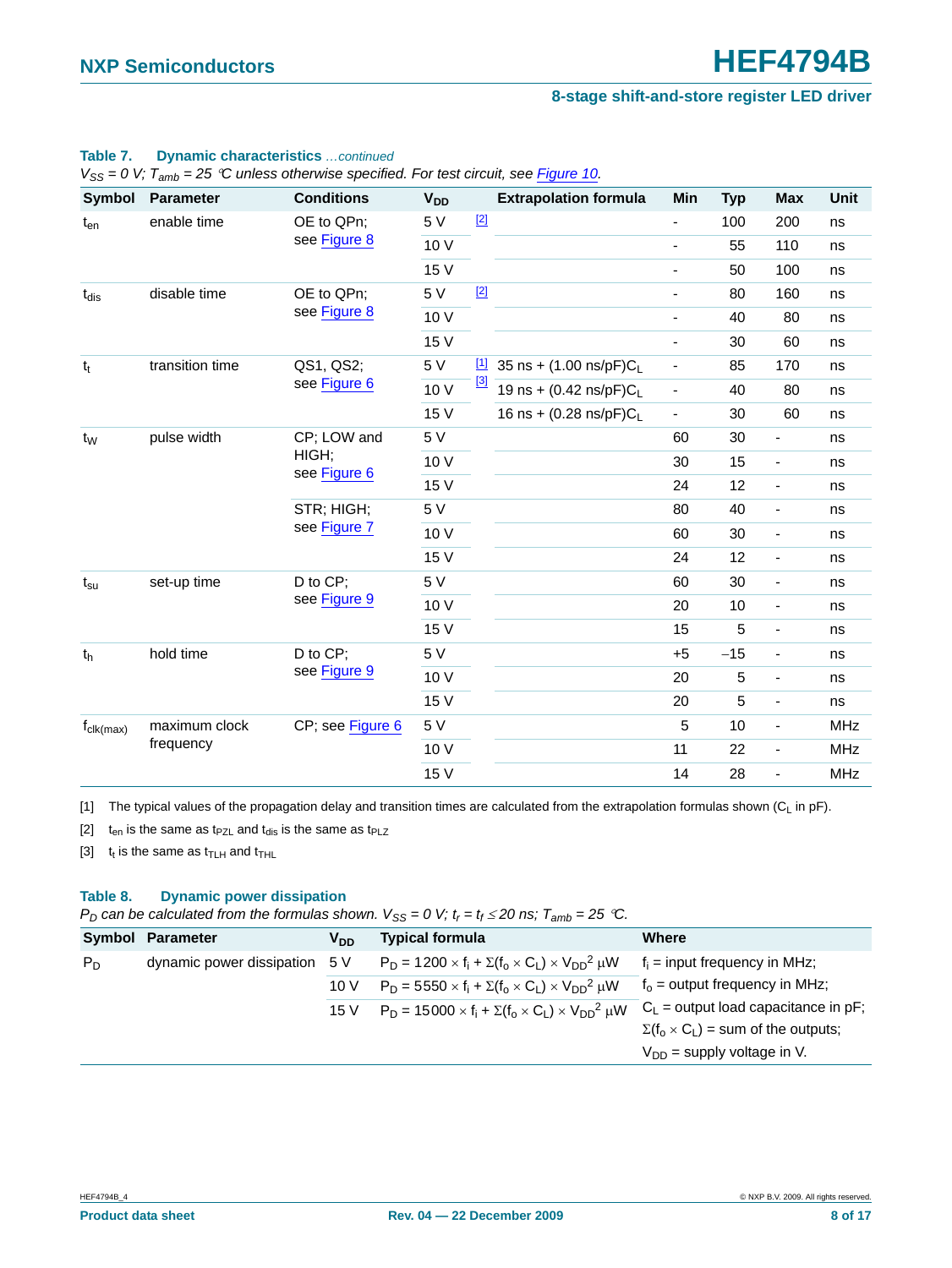# <span id="page-8-3"></span>**12. Waveforms**



#### <span id="page-8-2"></span><span id="page-8-0"></span>**Table 9. Measurement points**

| <b>Supply</b>         | Input          | Output             |                   |                       |  |  |  |
|-----------------------|----------------|--------------------|-------------------|-----------------------|--|--|--|
| <b>V<sub>DD</sub></b> | V <sub>M</sub> | V <sub>M</sub>     | $V_{\rm X}$       | <b>V</b> <sub>Y</sub> |  |  |  |
| 5 V to 15 V           | $0.5V_{DD}$    | 0.5V <sub>DD</sub> | 0.1V <sub>O</sub> | 0.9V <sub>O</sub>     |  |  |  |

<span id="page-8-1"></span>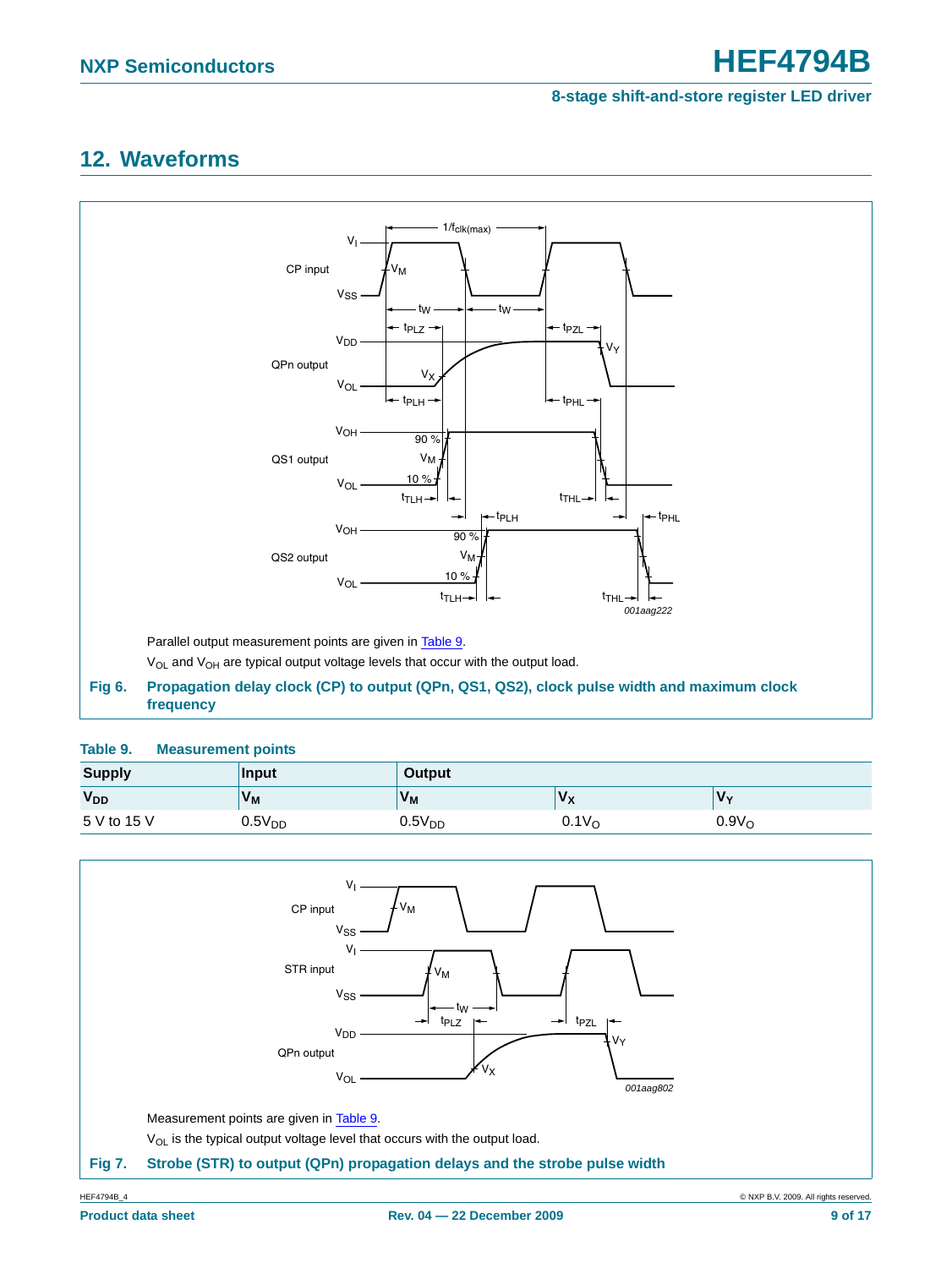

<span id="page-9-1"></span><span id="page-9-0"></span>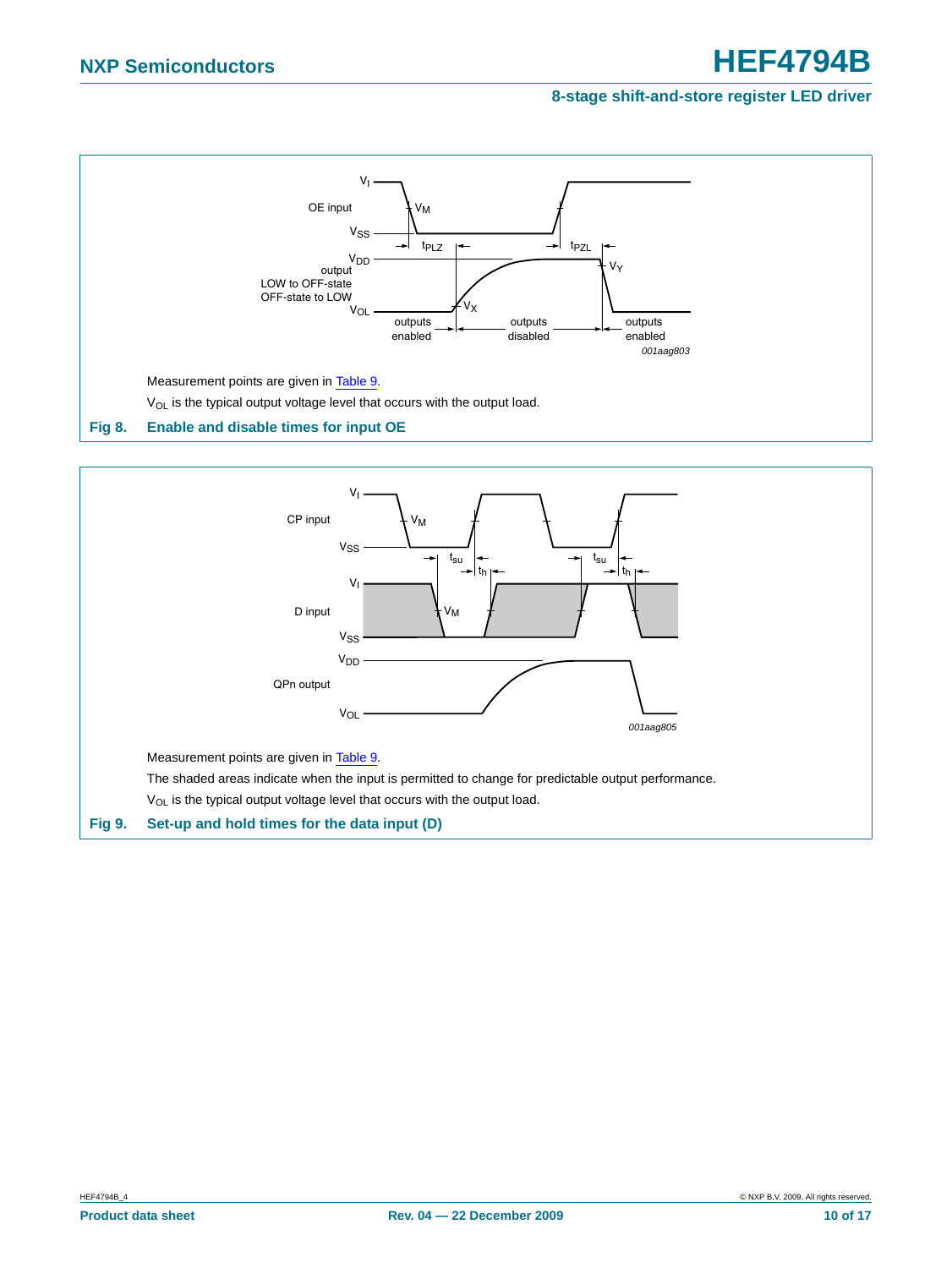

#### <span id="page-10-1"></span><span id="page-10-0"></span>**Table 10. Test data**

| <b>Supply</b>         | Input           |                  | V <sub>EXT</sub>  |                   | Load  |                           |
|-----------------------|-----------------|------------------|-------------------|-------------------|-------|---------------------------|
| <b>V<sub>DD</sub></b> | v               | ւ <sub>ր</sub> , | <b>LPLZ, LPZL</b> | <b>TPLH, TPHL</b> |       | $\mathbb{R}_{\mathsf{L}}$ |
| 5 V to 15 V           | <sup>V</sup> DD | $\leq$ 20 ns     | V DD              | open              | 50 pF | $k\Omega$                 |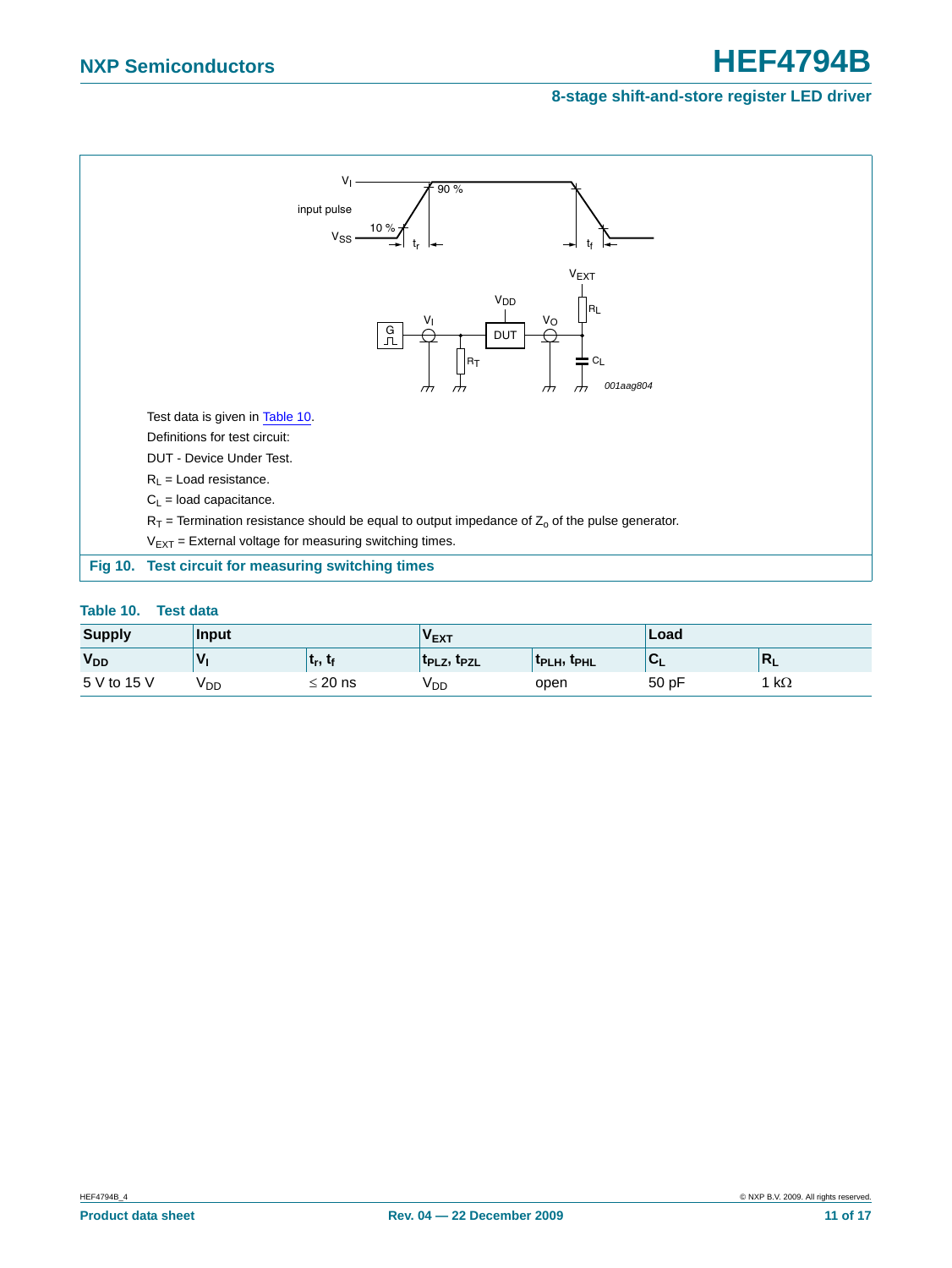# <span id="page-11-0"></span>**13. Application information**



Application example: serial-to-parallel data converting LED drivers.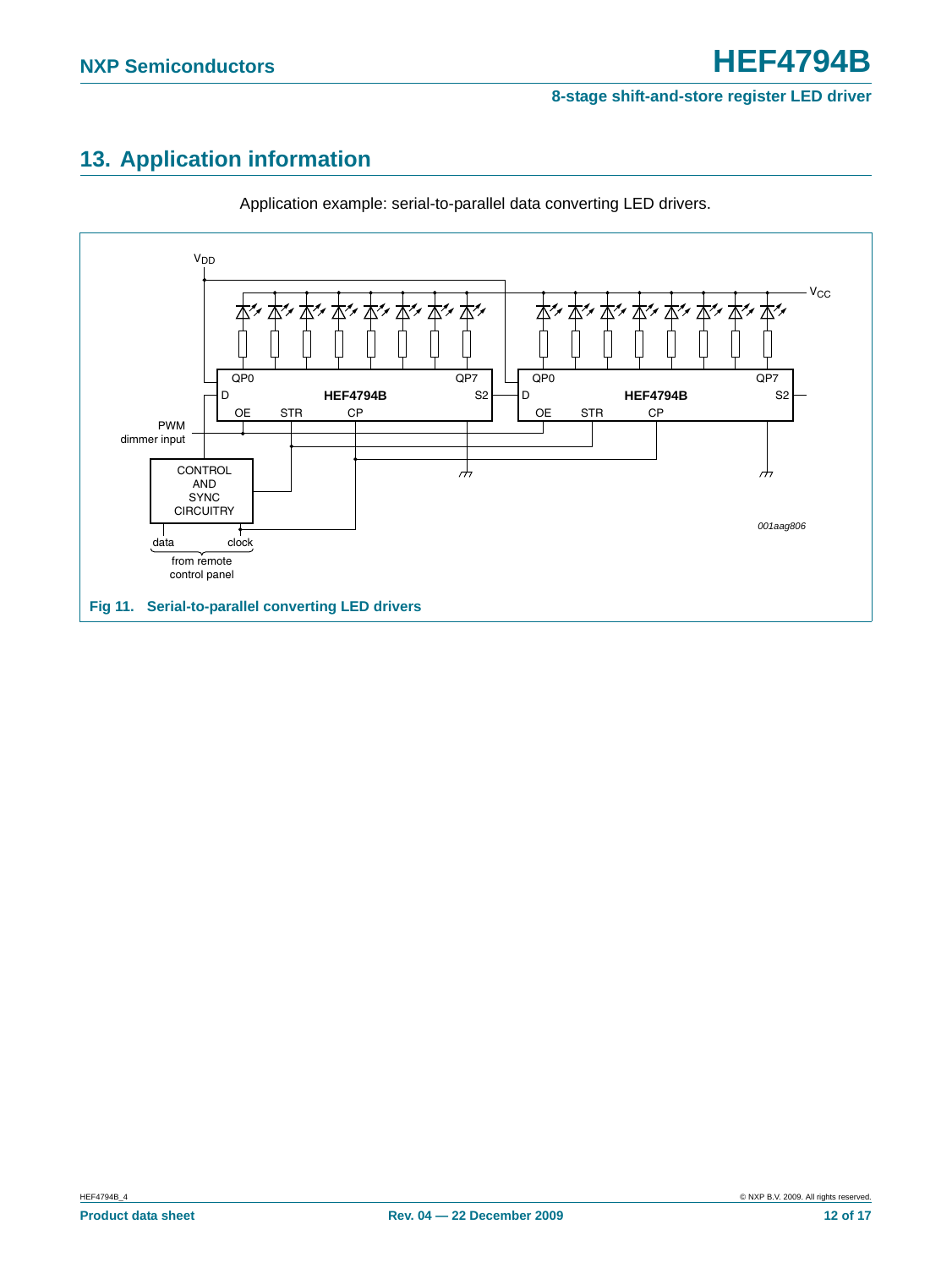# <span id="page-12-0"></span>**14. Package outline**



#### **Fig 12. Package outline SOT38-4 (DIP16)**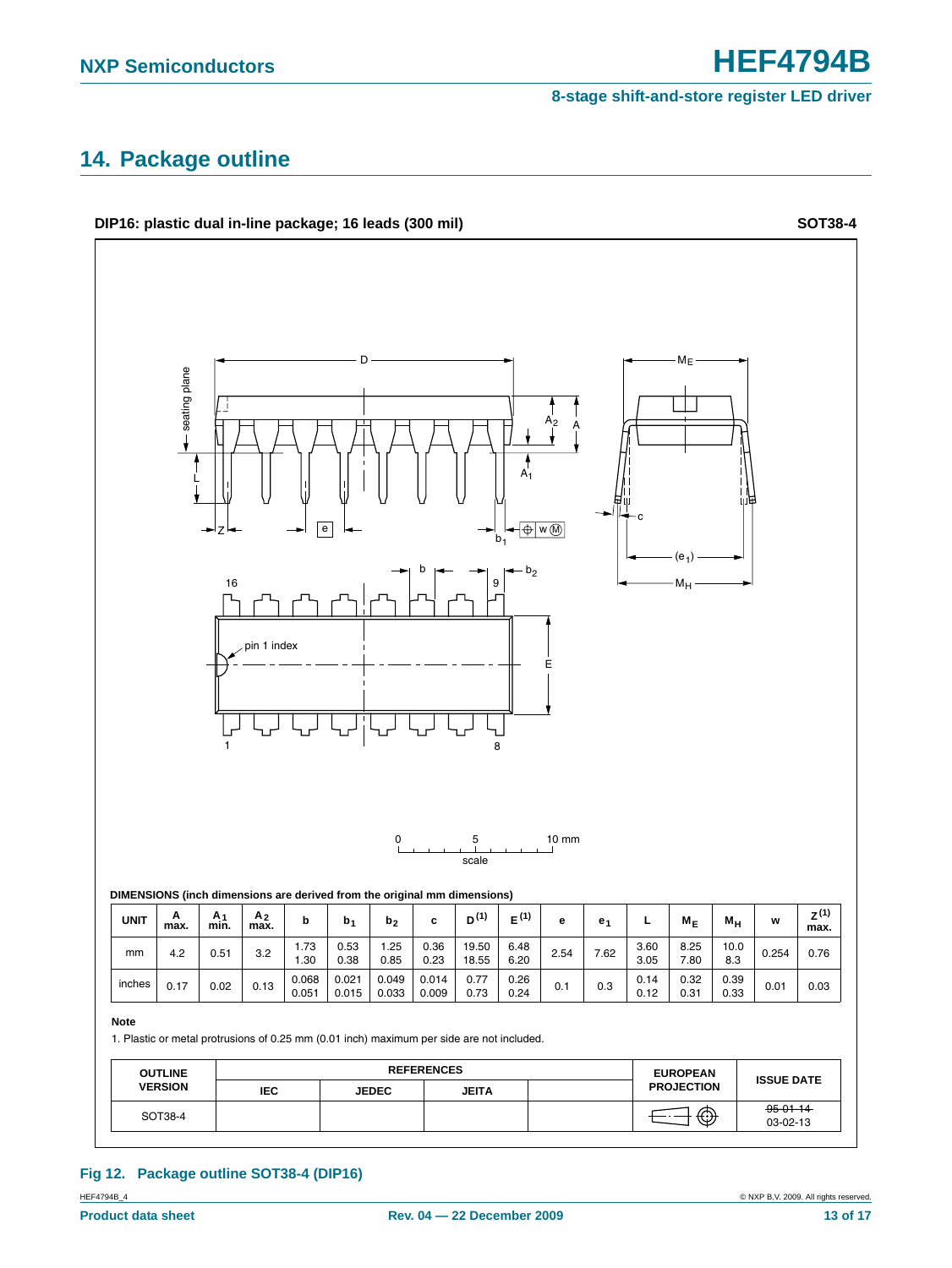

#### **Fig 13. Package outline SOT109-1 (SO16)**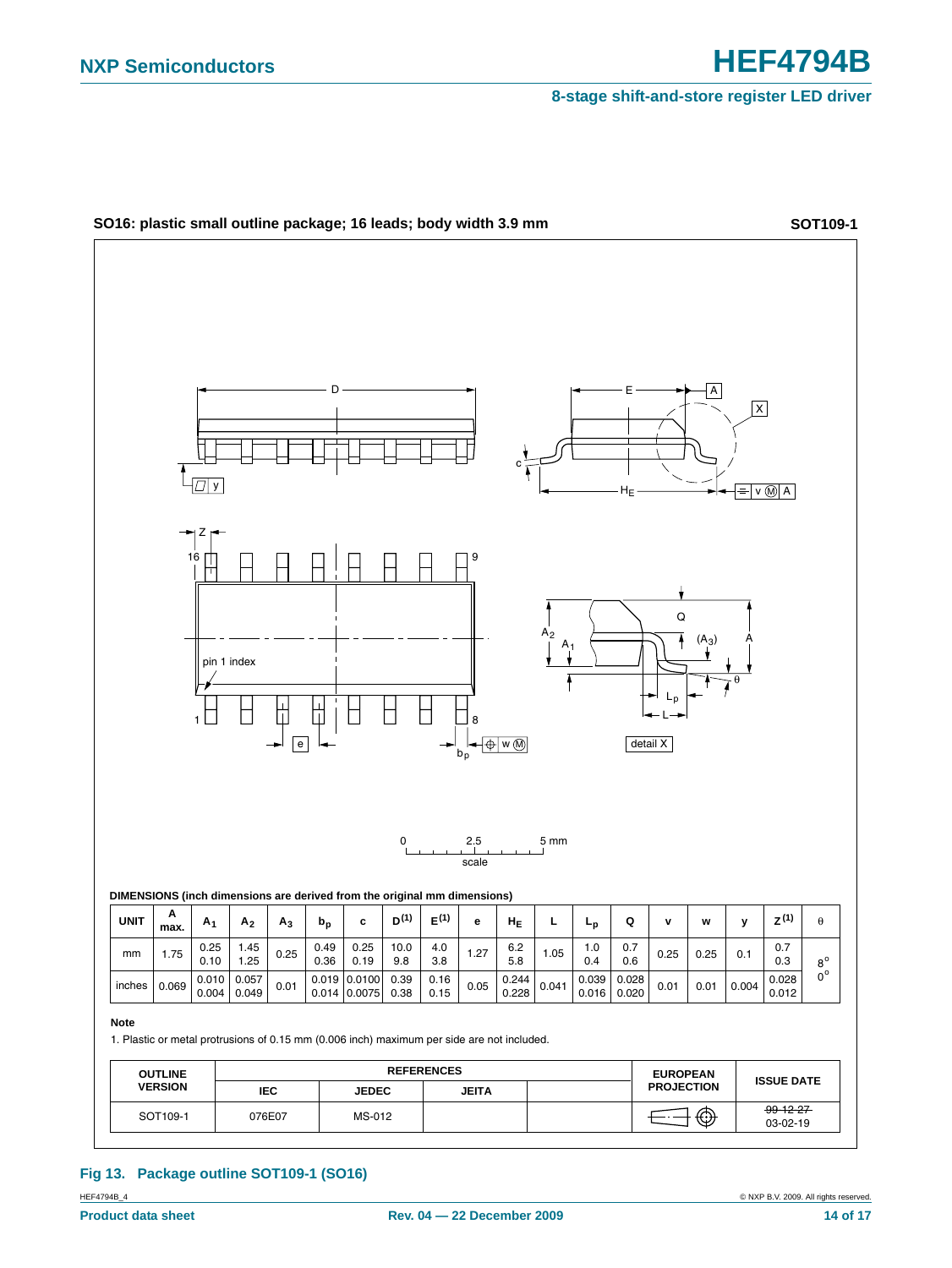# <span id="page-14-0"></span>**15. Revision history**

#### **Table 11. Revision history**

| Document ID    | Release date                                                                       | Data sheet status     | <b>Change notice</b>     | <b>Supersedes</b> |  |  |
|----------------|------------------------------------------------------------------------------------|-----------------------|--------------------------|-------------------|--|--|
| HEF4794B 4     | 20091222                                                                           | Product data sheet    |                          | HEF4794B 3        |  |  |
| Modifications: | Section 2 "Features" ESD data removed.                                             |                       |                          |                   |  |  |
|                | • Section 8 "Limiting values" I <sub>IK</sub> values updated.                      |                       |                          |                   |  |  |
|                | Section 8 "Limiting values" $I_{OK}$ values updated.                               |                       |                          |                   |  |  |
|                | • Section 9 "Recommended operating conditions" $\Delta t/\Delta V$ values updated. |                       |                          |                   |  |  |
|                | Abbreviations section removed.                                                     |                       |                          |                   |  |  |
| HEF4794B 3     | 20080812                                                                           | Product data sheet    | ٠                        | HEF4794B 2        |  |  |
| HEF4794B 2     | 19990630                                                                           | Product specification | ۰                        | HEF4794B 1        |  |  |
| HEF4794B 1     | 19940701                                                                           | Product specification | $\overline{\phantom{a}}$ | $\overline{a}$    |  |  |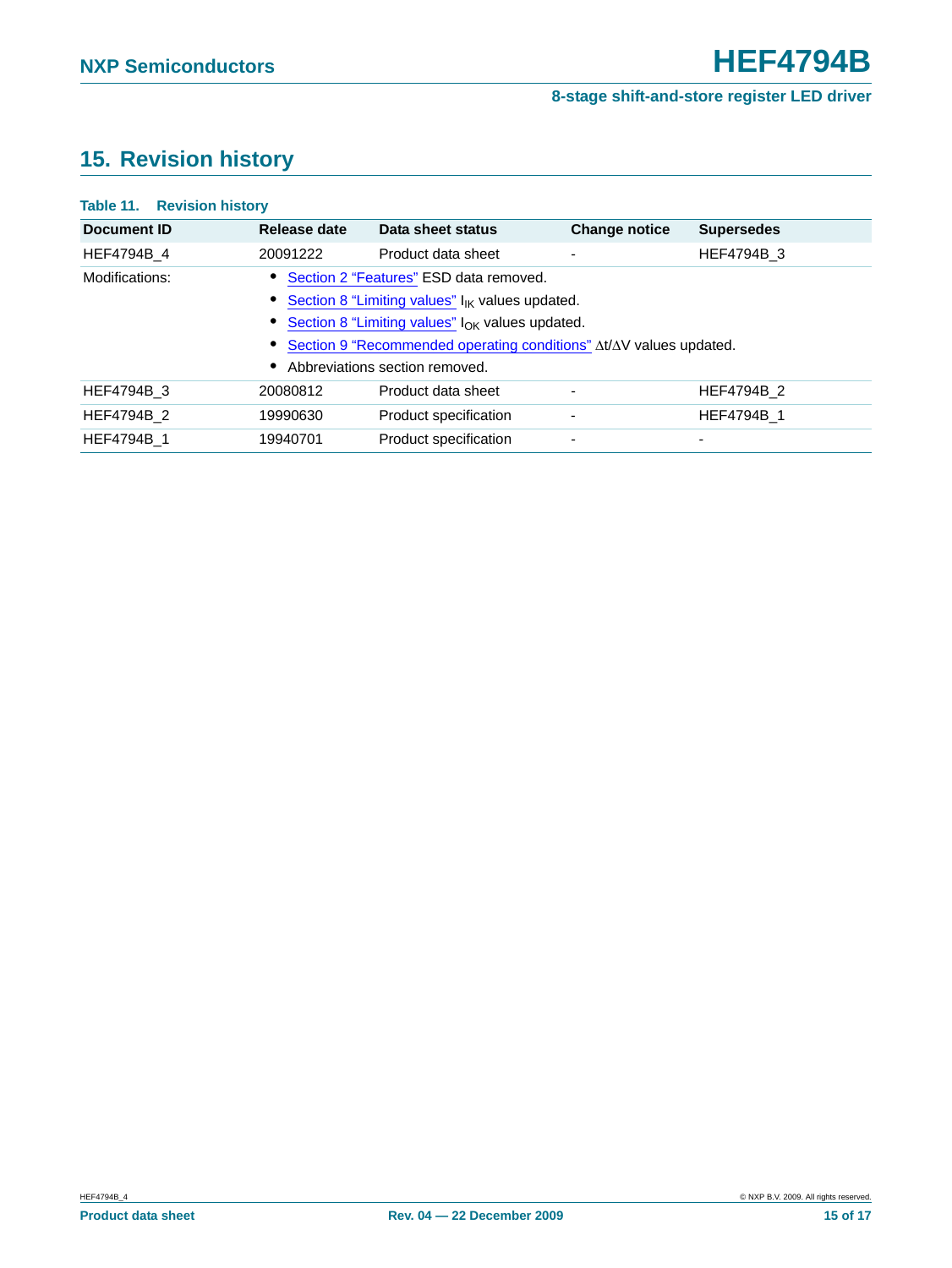# <span id="page-15-0"></span>**16. Legal information**

### <span id="page-15-1"></span>**16.1 Data sheet status**

| Document status <sup>[1][2]</sup> | Product status <sup>[3]</sup> | <b>Definition</b>                                                                     |
|-----------------------------------|-------------------------------|---------------------------------------------------------------------------------------|
| Objective [short] data sheet      | Development                   | This document contains data from the objective specification for product development. |
| Preliminary [short] data sheet    | Qualification                 | This document contains data from the preliminary specification.                       |
| Product [short] data sheet        | Production                    | This document contains the product specification.                                     |

[1] Please consult the most recently issued document before initiating or completing a design.

[2] The term 'short data sheet' is explained in section "Definitions".

[3] The product status of device(s) described in this document may have changed since this document was published and may differ in case of multiple devices. The latest product status information is available on the Internet at URL http://www.nxp.com.

### <span id="page-15-2"></span>**16.2 Definitions**

**Draft —** The document is a draft version only. The content is still under internal review and subject to formal approval, which may result in modifications or additions. NXP Semiconductors does not give any representations or warranties as to the accuracy or completeness of information included herein and shall have no liability for the consequences of use of such information.

**Short data sheet —** A short data sheet is an extract from a full data sheet with the same product type number(s) and title. A short data sheet is intended for quick reference only and should not be relied upon to contain detailed and full information. For detailed and full information see the relevant full data sheet, which is available on request via the local NXP Semiconductors sales office. In case of any inconsistency or conflict with the short data sheet, the full data sheet shall prevail.

### <span id="page-15-3"></span>**16.3 Disclaimers**

**General —** Information in this document is believed to be accurate and reliable. However, NXP Semiconductors does not give any representations or warranties, expressed or implied, as to the accuracy or completeness of such information and shall have no liability for the consequences of use of such information.

**Right to make changes —** NXP Semiconductors reserves the right to make changes to information published in this document, including without limitation specifications and product descriptions, at any time and without notice. This document supersedes and replaces all information supplied prior to the publication hereof.

**Suitability for use —** NXP Semiconductors products are not designed, authorized or warranted to be suitable for use in medical, military, aircraft, space or life support equipment, nor in applications where failure or

malfunction of an NXP Semiconductors product can reasonably be expected to result in personal injury, death or severe property or environmental damage. NXP Semiconductors accepts no liability for inclusion and/or use of NXP Semiconductors products in such equipment or applications and therefore such inclusion and/or use is at the customer's own risk.

**Applications —** Applications that are described herein for any of these products are for illustrative purposes only. NXP Semiconductors makes no representation or warranty that such applications will be suitable for the specified use without further testing or modification.

**Limiting values —** Stress above one or more limiting values (as defined in the Absolute Maximum Ratings System of IEC 60134) may cause permanent damage to the device. Limiting values are stress ratings only and operation of the device at these or any other conditions above those given in the Characteristics sections of this document is not implied. Exposure to limiting values for extended periods may affect device reliability.

**Terms and conditions of sale —** NXP Semiconductors products are sold subject to the general terms and conditions of commercial sale, as published at http://www.nxp.com/profile/terms, including those pertaining to warranty, intellectual property rights infringement and limitation of liability, unless explicitly otherwise agreed to in writing by NXP Semiconductors. In case of any inconsistency or conflict between information in this document and such terms and conditions, the latter will prevail.

**No offer to sell or license —** Nothing in this document may be interpreted or construed as an offer to sell products that is open for acceptance or the grant, conveyance or implication of any license under any copyrights, patents or other industrial or intellectual property rights.

### <span id="page-15-4"></span>**16.4 Trademarks**

Notice: All referenced brands, product names, service names and trademarks are the property of their respective owners.

# <span id="page-15-5"></span>**17. Contact information**

For more information, please visit: **http://www.nxp.com**

For sales office addresses, please send an email to: **salesaddresses@nxp.com**